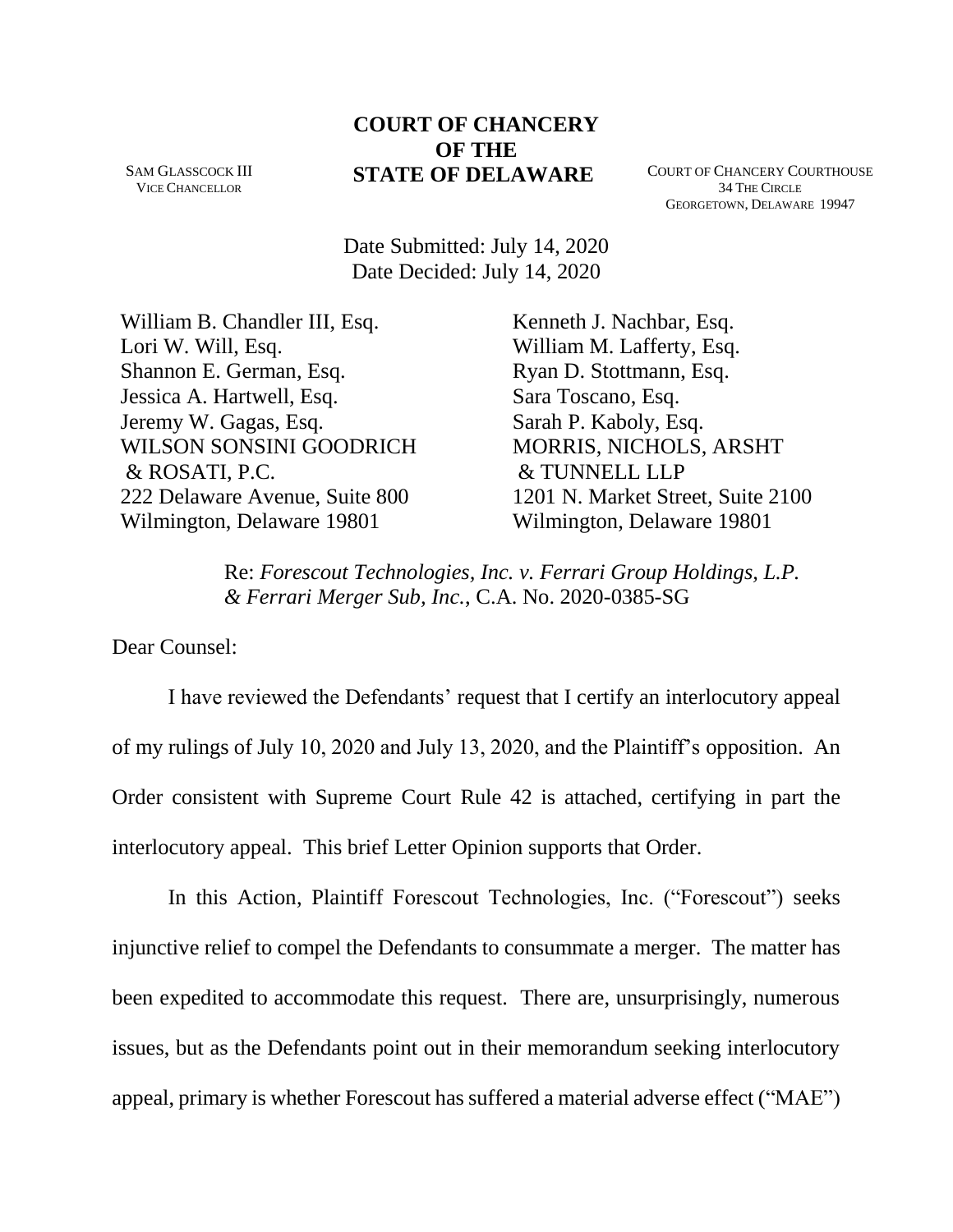under the terms of the merger agreement. The parties appear to have negotiated the merger agreement in light of the pending COVID-19 pandemic, and agreed to limit—but not eliminate—the extent to which a pandemic could constitute a MAE. A trial is set for Monday–Saturday, beginning July 20, 2020. According to Forescout, to preserve the possibility of equitable relief, an opinion must issue by August 6, 2020.<sup>1</sup>

The trial date was imposed on May  $28$ ,  $2020$ .<sup>2</sup> At that point, I was hopeful that viral conditions would abate by July 20. Manifestly, that hope has proved misplaced. On July 7, 2020, I held a teleconference with the parties and encouraged them to conduct as much of the trial as possible remotely, to limit potential COVID-19 exposure. The parties agreed to discuss the matter. At a telephone conference on July 10, 2020, counsel for the Defendants raised a specific concern about travel to Georgetown—a COVID-19 "hot spot."<sup>3</sup> In a letter submitted in advance of that telephone conference the Defendants also sought to continue the trial.<sup>4</sup>

At that point—absent a continuance of the trial—the Defendants sought two to three days of live trial testimony, with the remainder of trial occurring remotely.<sup>5</sup>

<sup>&</sup>lt;sup>1</sup> The Termination Date as set forth in Section 8.1(c) of the merger agreement was extended to 11:59 p.m. on August 6, 2020 as the result of the entry of a stipulated order for entry of a temporary restraining order. Order, D.I. 17, at 4.

<sup>2</sup> Tr., D.I. 100, at 7:16–8:10; *see* Stip. and Order Governing Case Schedule, D.I. 51.

<sup>&</sup>lt;sup>3</sup> Application For Certification Of Interlocutory Appeal, D.I. 155, Ex. A ("Application"), at 11:17– 12:2.

<sup>4</sup> Letter, D.I. 139.

 $<sup>5</sup>$  Application, Ex. A, at 12:6–12:16.</sup>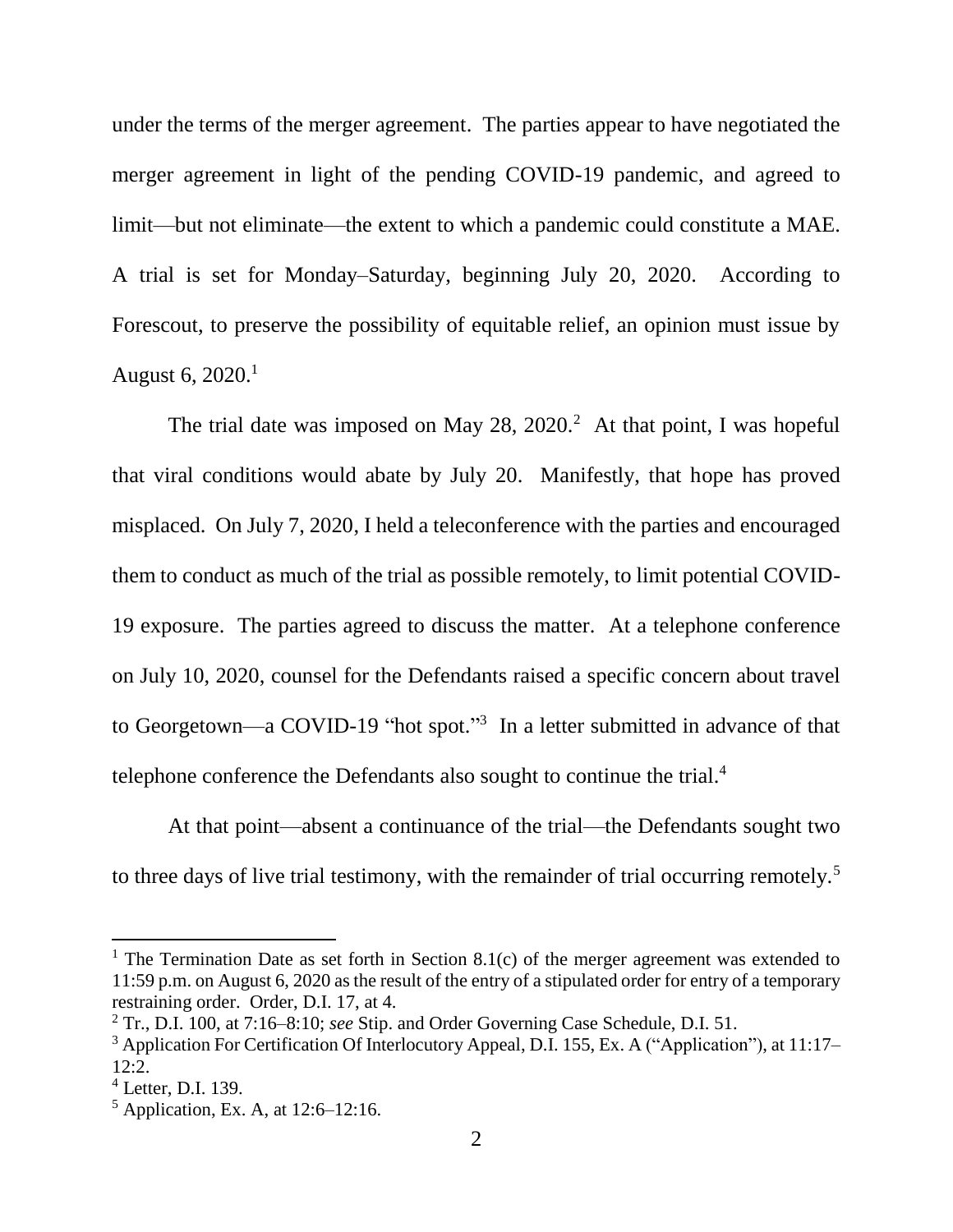The Plaintiffs were content to conduct the entirety of the trial remotely via Zoom. Upon hearing the Defendants' Georgetown-specific concerns, I offered the parties the option of as much live trial time as they desired (again, at that point, the Defendants sought two to three days)<sup>6</sup> in Georgetown or a single day of live trial in Wilmington—with the remainder of the trial to be conducted remotely via Zoom but I declined to continue the trial. In refusing to continue the trial, I noted that doing so would render the equitable relief sought by Forescout practically unattainable.<sup>7</sup>

Also during the Friday, July 10 teleconference, I directed the parties to inform me early on Monday, July 13 how much testimony could be submitted remotely, via Zoom, and their election regarding live trial in Wilmington or Georgetown. Instead, yesterday afternoon the Defendants filed a motion to require one of the Plaintiff's witnesses—Christopher Harms, Forescout's Chief Financial Officer—to travel to Wilmington for live cross-examination.<sup>8</sup> Per Forescout, Mr. Harms is unwilling to travel from California to Delaware due to health concerns.<sup>9</sup>

<sup>&</sup>lt;sup>6</sup> Necessarily, such live trial time would only be applicable to witnesses who agreed to attend trial in person, as I noted that given the public health crisis I was "not going to force anybody to come here." *Id*. at 13:24–14:1.

<sup>&</sup>lt;sup>7</sup> *Id*. at 12:23–13:7 ("I appreciate the defendants' offer to extend the closing date, but it is a reality—and I think we're all aware of it—that the longer this plays out, the lower the chances that this deal can go through. That's just practical. The initial terms will be so stale after a trial in October that I think the likelihood is practically zero that the type of relief that the plaintiff is seeking here can be achieved.").

<sup>&</sup>lt;sup>8</sup> This was, I infer, Defendants' election of Wilmington as the live trial situs, but with the condition that Mr. Harms be compelled to appear in Wilmington in person.

 $<sup>9</sup>$  Application, Ex. B, at 3:19–4:8.</sup>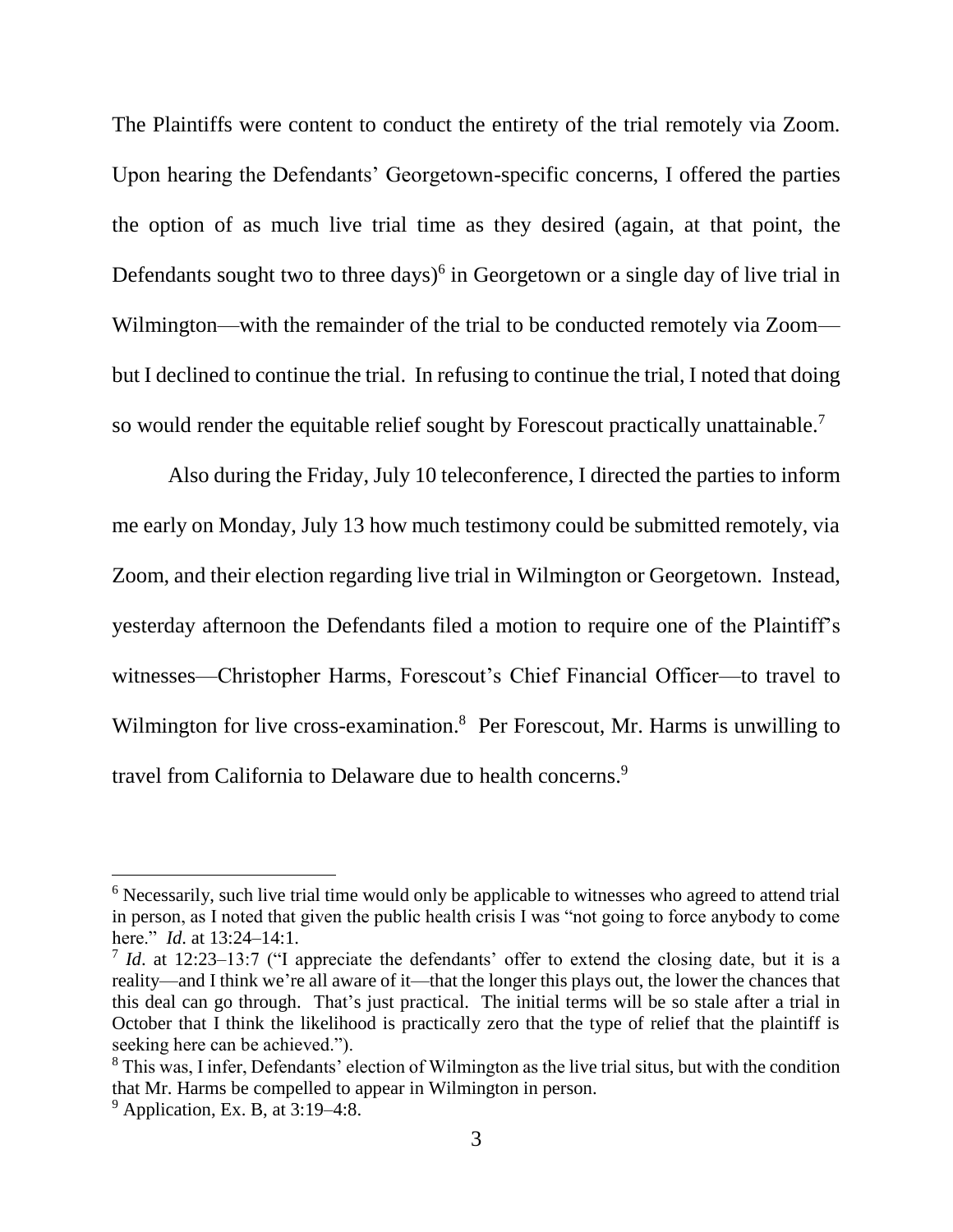In the current health environment, I found Forescout's reasoning persuasive. While the Defendants insist that cross-examination of Mr. Harms is necessary to their case, on balance I determined that justice would best be served with a remote presentation of Mr. Harms' cross-examination. I made it clear that the Defendants could have counsel in California cross-examine Mr. Harms in person (with appropriate precautions in place) but that I would preside remotely. I note that the Defendants have failed to identify any reason why such a cross-examination of Mr. Harms would not be sufficient to the administration of justice.

I perceive the questions presented by the Defendants that I hereby certify for interlocutory appeal as twofold. First is a broader question: given the current public health situation may I rightly decide to accept trial testimony remotely? Second is a question specific to Mr. Harms: was my denial of the Defendants' request to compel Mr. Harms to travel from California to Delaware so that Mr. Harms may be crossexamined live in court within this Court's discretion?

"[A]n interlocutory appeal will not be certified 'unless the order of the trial court decides a substantial issue of material importance that merits appellate review before a final judgment."<sup>10</sup> "Interlocutory appeals should be exceptional, not routine, because they disrupt the normal procession of litigation, cause delay, and

<sup>10</sup> *JPMorgan Chase Bank, N.A. v. Ballard*, 214 A.3d 449, 451 (Del. Ch. 2019) (quoting Supr. Ct.  $R. 42(b)(i)$ ).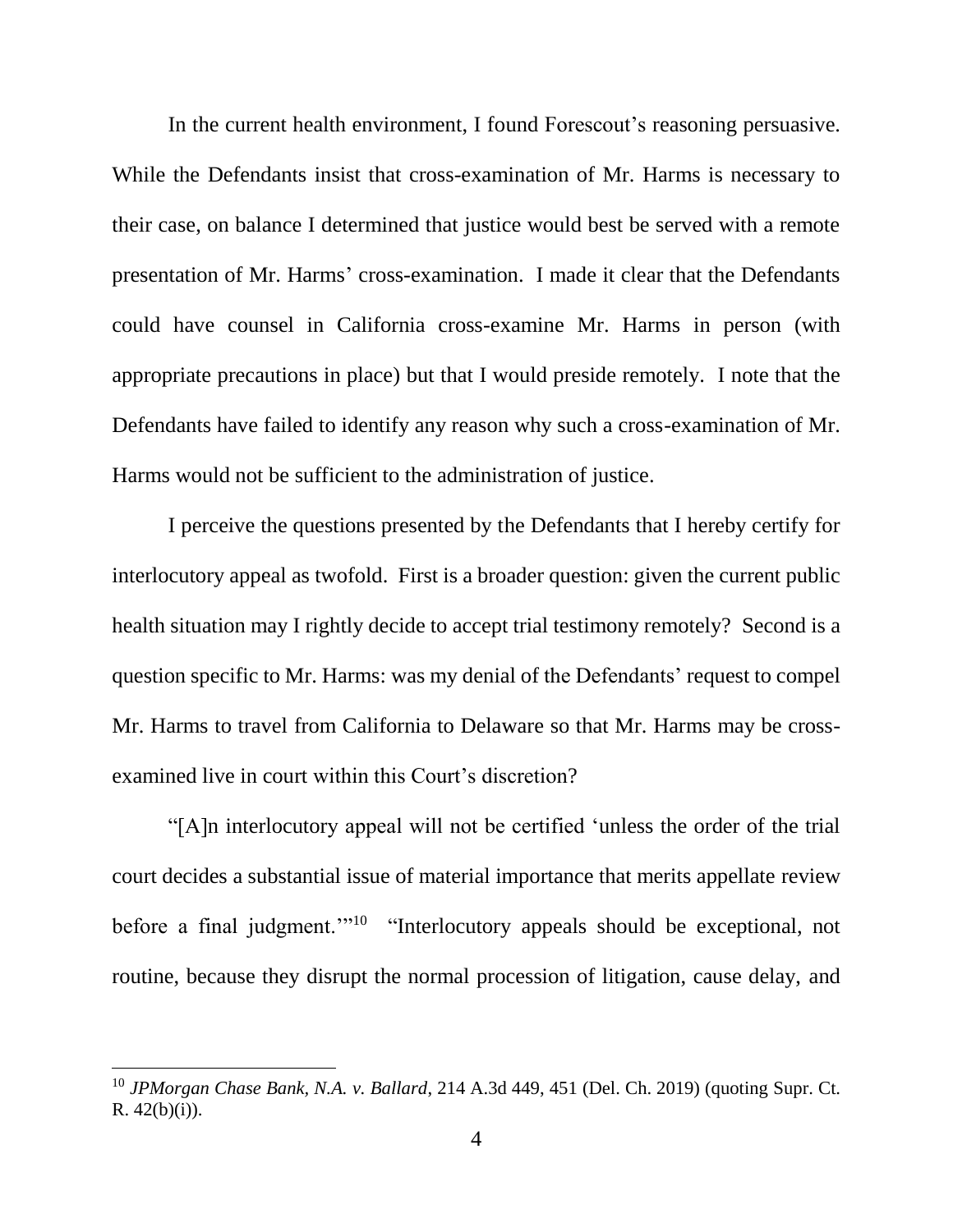can threaten to exhaust scarce party and judicial resources. Therefore, parties should only ask for the right to seek interlocutory review if they believe in good faith that there are substantial benefits that will outweigh the certain costs that accompany an interlocutory appeal."<sup>11</sup> I am to consider eight criteria in deciding whether to certify an interlocutory appeal.<sup>12</sup>

Among these eight criteria is whether "[t]he interlocutory order involves a question of law resolved for the first time in this State."<sup>13</sup> The COVID-19 pandemic has presented unprecedented challenges for our State and Nation, and our Court has not escaped such difficulties. Even so, this Court has proceeded to conduct business virtually throughout the pandemic, principally over telephone and Zoom. We remain in Phase II of our Supreme Court's reopening plan for Delaware's courts.<sup>14</sup> During Phase II, the Supreme Court's current order extending the judicial emergency owing to the COVID-19 pandemic permits "[c]ivil hearings that require the participation of witnesses or clients," but concurrently "encourage[s] . . . the use of video and audio conferences whenever possible."<sup>15</sup> Consequently, while the

 $11$  Supr. Ct. R. 42(b)(ii).

 $12$  Supr. Ct. R. 42(b)(iii).

 $13$  Supr. Ct. R. 42(b)(iii)(A).

<sup>&</sup>lt;sup>14</sup> Administrative Order No. 8, In re: COVID-19 Precautionary Measures (Del. July 6, 2020).

<sup>&</sup>lt;sup>15</sup> Administrative Order No. 7, In re: COVID-19 Precautionary Measures (Del. June 5, 2020), at 5–6; *see id*. The Supreme Court's authorization of the use of audiovisual devices for court proceedings is permitted by statute, as 10 *Del. C.* § 2008 provides that "[d]uring a judicial emergency, the Chief Justice is authorized to permit, by order, the use of audiovisual devices for all civil and criminal proceedings except trial by jury, whether or not such use is currently permitted by statute or court rule."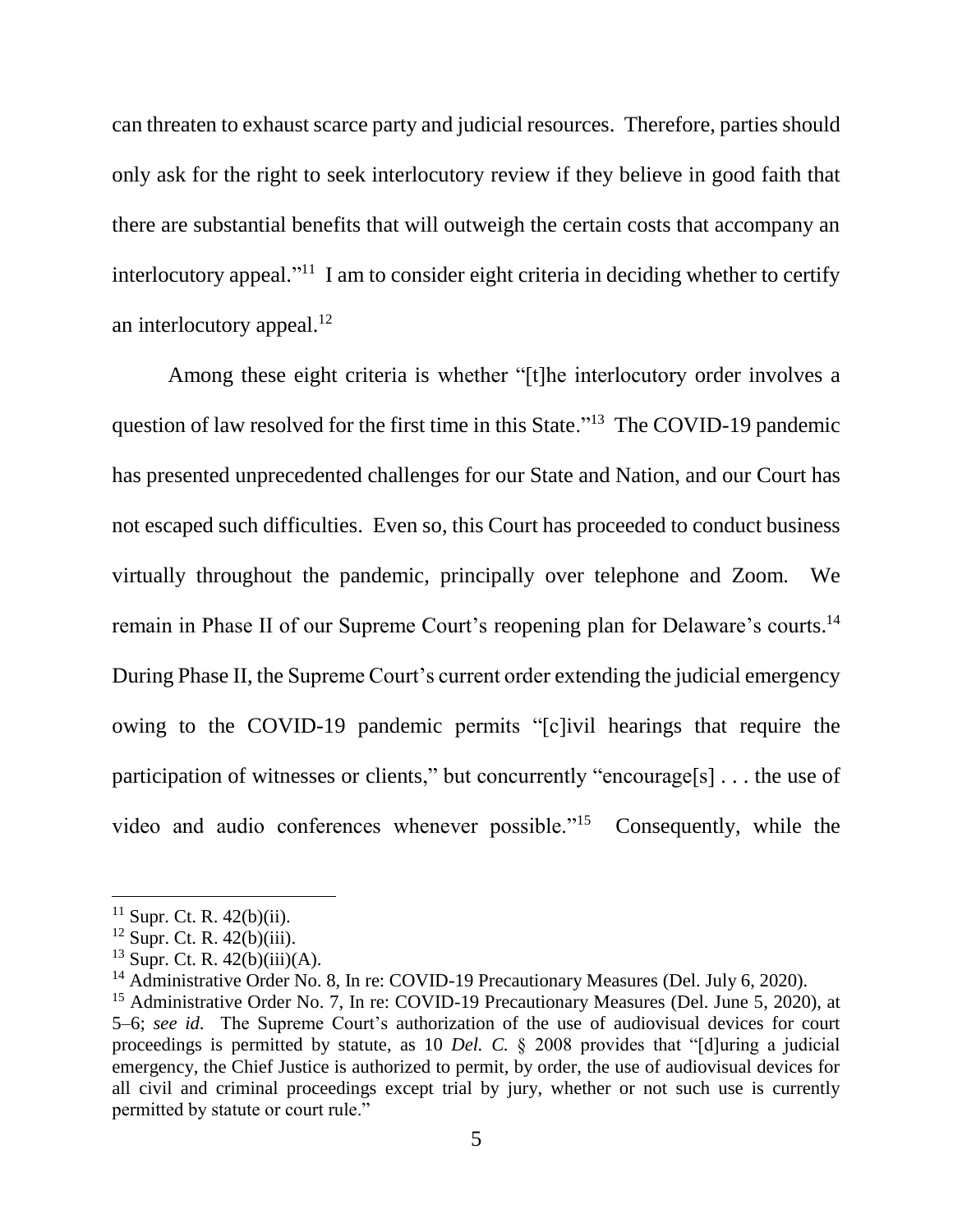Supreme Court's current order allows me to hold this trial live should I determine to do so, it also encourages the use of virtual means "whenever possible."<sup>16</sup>

Whether trial testimony may be taken virtually consistent with the Defendants' due process rights is a question of law that, to this point, has yet to be resolved in this State. It is a question that, having considered Supreme Court Rule 42(b)(iii)'s criteria is, in my view, proper for interlocutory review by the Delaware Supreme Court.

Likewise, whether Mr. Harms may be compelled to testify live presents many of the same issues as the general question, and for the same reasons I also certify the question as applied to Mr. Harms for interlocutory review. The burden for a witness compelled to testify live has necessarily risen to a greater magnitude in the current public health climate, particularly where such live testimony would require crosscountry travel.

Because the Defendants have raised due process concerns regarding the right to live cross-examination, because Mr. Harms is a key Plaintiff witness, and because the overarching issue presented—whether a decision to take trial testimony remotely is consistent with due process and within the trial court's discretion—is one of first

<sup>&</sup>lt;sup>16</sup> The Supreme Court's latest order extending the judicial emergency states: "In light of the continuing threat COVID-19 poses to public health, all courts in the State are authorized, to the greatest extent possible under 10 *Del. C.* § 2008, to continue to utilize audiovisual devices at their facilities and remotely to conduct proceedings (except for jury trials) for the duration of this order." Administrative Order No. 8, In re: COVID-19 Precautionary Measures (Del. July 6, 2020), at 3.